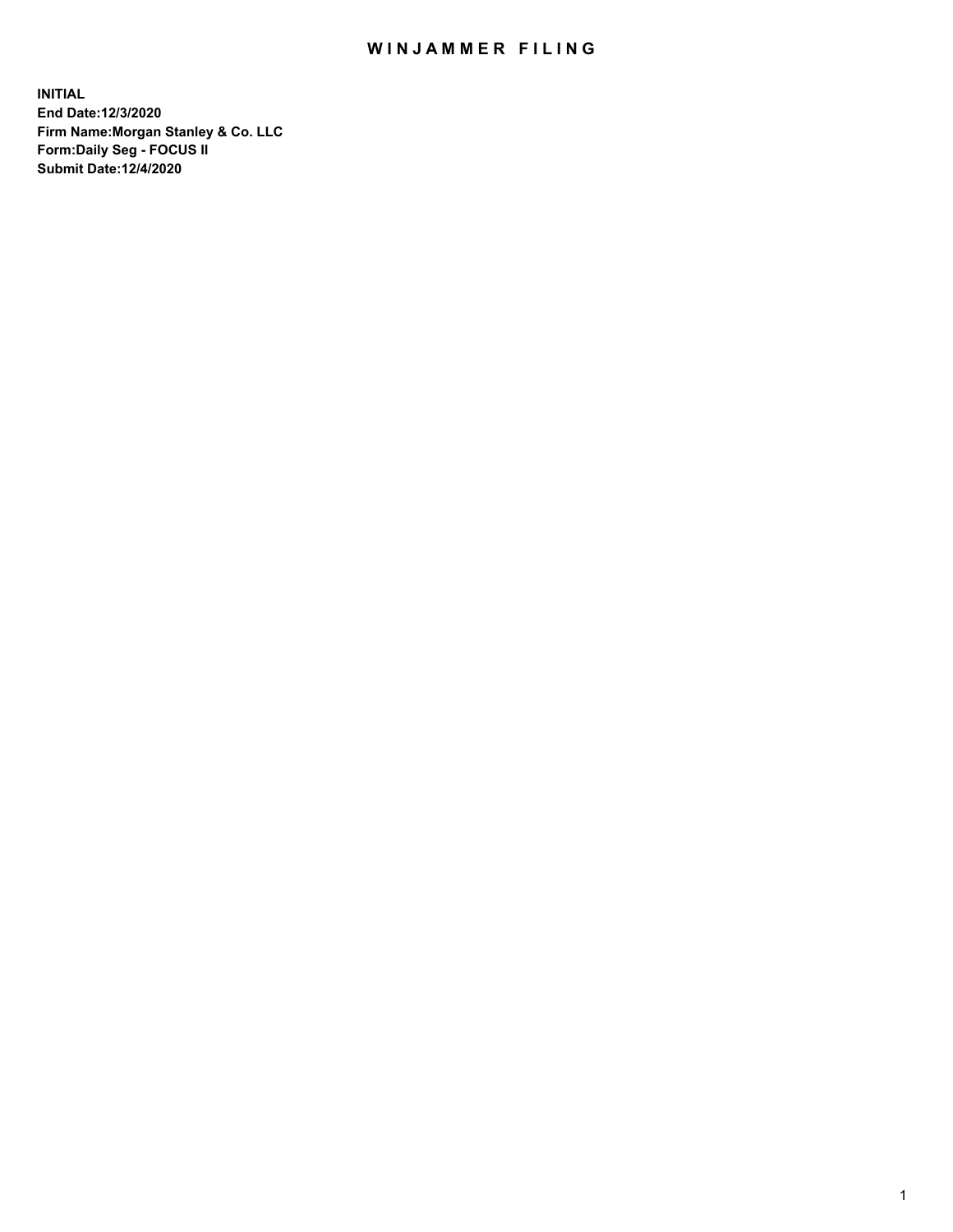**INITIAL End Date:12/3/2020 Firm Name:Morgan Stanley & Co. LLC Form:Daily Seg - FOCUS II Submit Date:12/4/2020 Daily Segregation - Cover Page**

| Name of Company                                                                                                                                                                                                                                                                                                                | Morgan Stanley & Co. LLC                                |
|--------------------------------------------------------------------------------------------------------------------------------------------------------------------------------------------------------------------------------------------------------------------------------------------------------------------------------|---------------------------------------------------------|
| <b>Contact Name</b>                                                                                                                                                                                                                                                                                                            | <b>Ikram Shah</b>                                       |
| <b>Contact Phone Number</b>                                                                                                                                                                                                                                                                                                    | 212-276-0963                                            |
| <b>Contact Email Address</b>                                                                                                                                                                                                                                                                                                   | Ikram.shah@morganstanley.com                            |
| FCM's Customer Segregated Funds Residual Interest Target (choose one):<br>a. Minimum dollar amount: ; or<br>b. Minimum percentage of customer segregated funds required:% ; or<br>c. Dollar amount range between: and; or<br>d. Percentage range of customer segregated funds required between:% and%.                         | 235,000,000<br><u>0</u><br><u>00</u><br><u>00</u>       |
| FCM's Customer Secured Amount Funds Residual Interest Target (choose one):<br>a. Minimum dollar amount: ; or<br>b. Minimum percentage of customer secured funds required:%; or<br>c. Dollar amount range between: and; or<br>d. Percentage range of customer secured funds required between:% and%.                            | 140,000,000<br><u>0</u><br><u>0 0</u><br>0 <sub>0</sub> |
| FCM's Cleared Swaps Customer Collateral Residual Interest Target (choose one):<br>a. Minimum dollar amount: ; or<br>b. Minimum percentage of cleared swaps customer collateral required:% ; or<br>c. Dollar amount range between: and; or<br>d. Percentage range of cleared swaps customer collateral required between:% and%. | 92,000,000<br><u>0</u><br><u>00</u><br>00               |

Attach supporting documents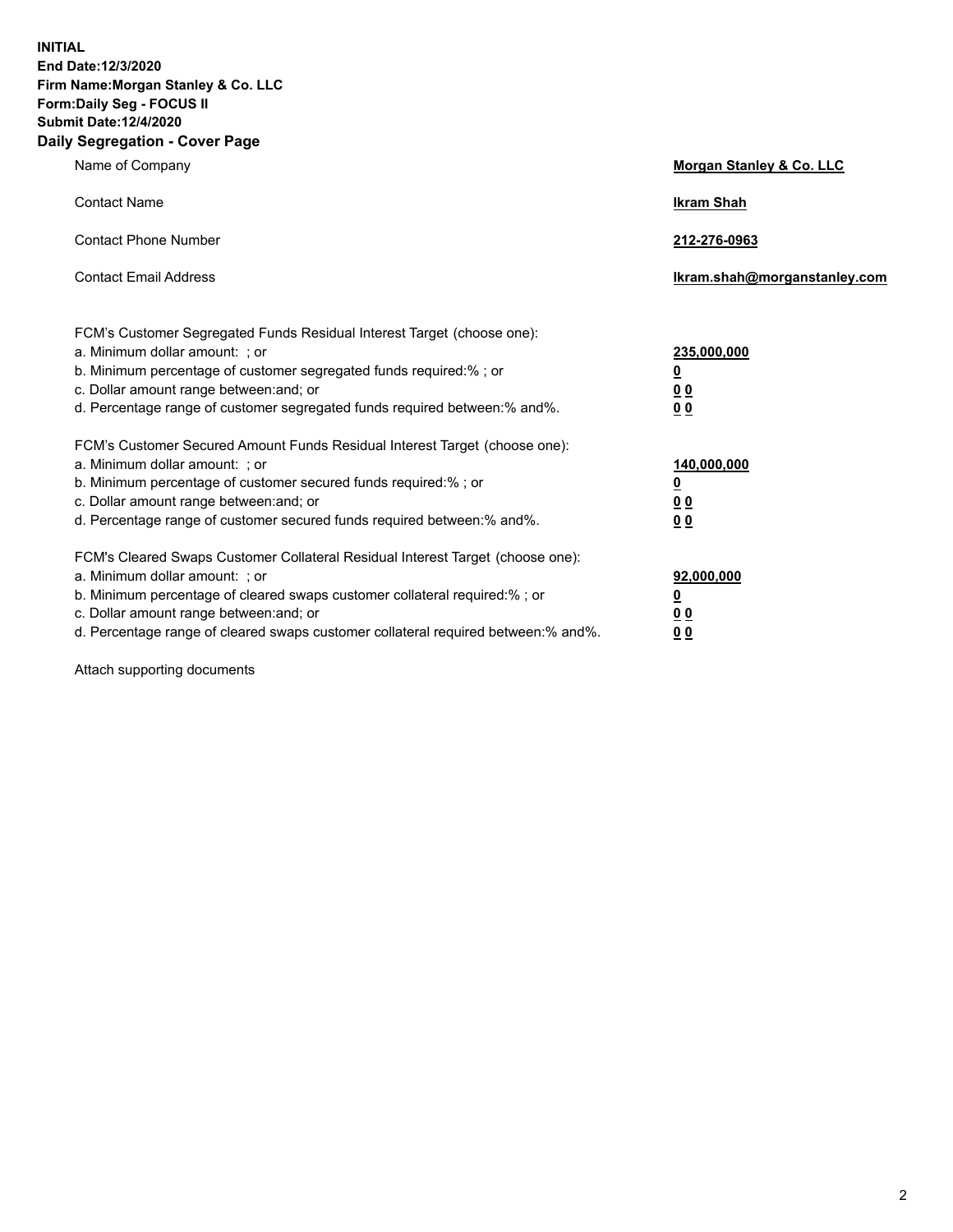## **INITIAL End Date:12/3/2020 Firm Name:Morgan Stanley & Co. LLC Form:Daily Seg - FOCUS II Submit Date:12/4/2020 Daily Segregation - Secured Amounts** Foreign Futures and Foreign Options Secured Amounts Amount required to be set aside pursuant to law, rule or regulation of a foreign

- government or a rule of a self-regulatory organization authorized thereunder 1. Net ledger balance - Foreign Futures and Foreign Option Trading - All Customers A. Cash **3,787,940,827** [7315] B. Securities (at market) **2,697,952,372** [7317] 2. Net unrealized profit (loss) in open futures contracts traded on a foreign board of trade **1,203,526,879** [7325] 3. Exchange traded options a. Market value of open option contracts purchased on a foreign board of trade **17,055,158** [7335] b. Market value of open contracts granted (sold) on a foreign board of trade **-15,644,437** [7337] 4. Net equity (deficit) (add lines 1. 2. and 3.) **7,690,830,799** [7345] 5. Account liquidating to a deficit and account with a debit balances - gross amount **58,380,247** [7351] Less: amount offset by customer owned securities **-56,644,480** [7352] **1,735,767** 6. Amount required to be set aside as the secured amount - Net Liquidating Equity Method (add lines 4 and 5) 7. Greater of amount required to be set aside pursuant to foreign jurisdiction (above) or line 6. FUNDS DEPOSITED IN SEPARATE REGULATION 30.7 ACCOUNTS 1. Cash in banks A. Banks located in the United States **444,625,919** [7500] B. Other banks qualified under Regulation 30.7 **950,607,698** [7520] **1,395,233,617** 2. Securities A. In safekeeping with banks located in the United States **523,567,476** [7540]
	- B. In safekeeping with other banks qualified under Regulation 30.7 **25,572,879** [7560] **549,140,355**
- 3. Equities with registered futures commission merchants
	-
	- B. Securities **0** [7590]
	- C. Unrealized gain (loss) on open futures contracts **996,390** [7600]
	- D. Value of long option contracts **0** [7610]
	- E. Value of short option contracts **0** [7615] **22,598,342** [7620]
- 4. Amounts held by clearing organizations of foreign boards of trade
	-
	- B. Securities **0** [7650]
	- C. Amount due to (from) clearing organization daily variation **0** [7660]
	- D. Value of long option contracts **0** [7670]
	- E. Value of short option contracts **0** [7675] **0** [7680]
- 5. Amounts held by members of foreign boards of trade
	-
	-
	- C. Unrealized gain (loss) on open futures contracts **1,202,530,488** [7720]
	- D. Value of long option contracts **17,055,158** [7730]
	-
- 6. Amounts with other depositories designated by a foreign board of trade **0** [7760]
- 7. Segregated funds on hand **0** [7765]
- 8. Total funds in separate section 30.7 accounts **7,994,725,884** [7770]
- 9. Excess (deficiency) Set Aside for Secured Amount (subtract line 7 Secured Statement Page 1 from Line 8)
- 10. Management Target Amount for Excess funds in separate section 30.7 accounts **140,000,000** [7780]
- 11. Excess (deficiency) funds in separate 30.7 accounts over (under) Management Target **162,159,318** [7785]

**0** [7305]

[7354] **7,692,566,566** [7355]

**7,692,566,566** [7360]

[7530]

[7570]

A. Cash **21,601,952** [7580]

A. Cash **0** [7640]

 A. Cash **2,675,000,344** [7700] B. Securities **2,148,812,017** [7710] E. Value of short option contracts **-15,644,437** [7735] **6,027,753,570** [7740] **302,159,318** [7380]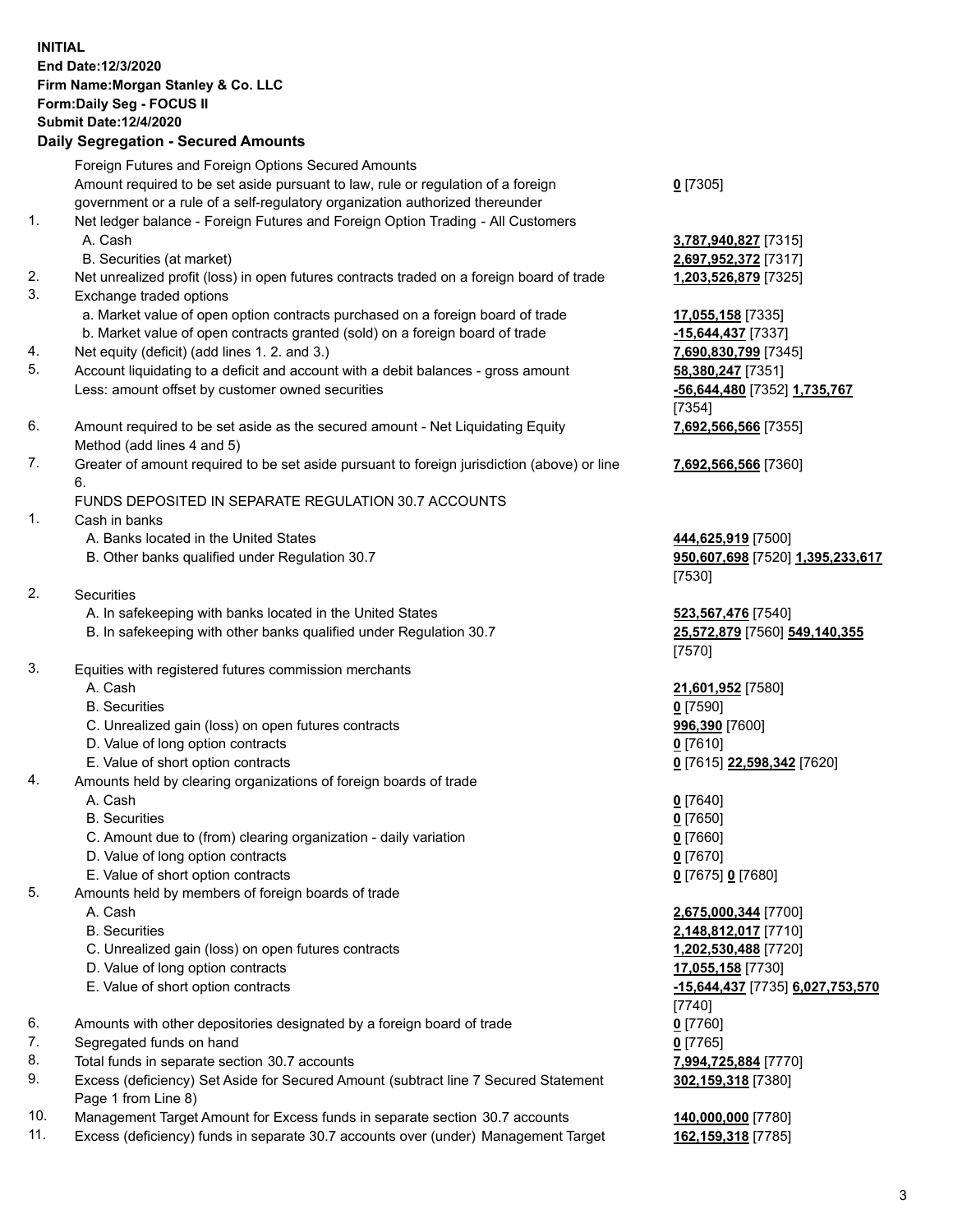**INITIAL End Date:12/3/2020 Firm Name:Morgan Stanley & Co. LLC Form:Daily Seg - FOCUS II Submit Date:12/4/2020 Daily Segregation - Segregation Statement** SEGREGATION REQUIREMENTS(Section 4d(2) of the CEAct) 1. Net ledger balance A. Cash **15,277,100,248** [7010] B. Securities (at market) **8,372,671,005** [7020] 2. Net unrealized profit (loss) in open futures contracts traded on a contract market **2,376,732,293** [7030] 3. Exchange traded options A. Add market value of open option contracts purchased on a contract market **502,250,665** [7032] B. Deduct market value of open option contracts granted (sold) on a contract market **-410,296,248** [7033] 4. Net equity (deficit) (add lines 1, 2 and 3) **26,118,457,963** [7040] 5. Accounts liquidating to a deficit and accounts with debit balances - gross amount **172,339,098** [7045] Less: amount offset by customer securities **-169,130,011** [7047] **3,209,087** [7050] 6. Amount required to be segregated (add lines 4 and 5) **26,121,667,050** [7060] FUNDS IN SEGREGATED ACCOUNTS 7. Deposited in segregated funds bank accounts A. Cash **4,065,336,779** [7070] B. Securities representing investments of customers' funds (at market) **0** [7080] C. Securities held for particular customers or option customers in lieu of cash (at market) **1,345,514,602** [7090] 8. Margins on deposit with derivatives clearing organizations of contract markets A. Cash **14,079,254,632** [7100] B. Securities representing investments of customers' funds (at market) **0** [7110] C. Securities held for particular customers or option customers in lieu of cash (at market) **7,027,156,403** [7120] 9. Net settlement from (to) derivatives clearing organizations of contract markets **3,100,445** [7130] 10. Exchange traded options A. Value of open long option contracts **502,250,665** [7132] B. Value of open short option contracts **-410,296,248** [7133] 11. Net equities with other FCMs A. Net liquidating equity **9,099,568** [7140] B. Securities representing investments of customers' funds (at market) **0** [7160] C. Securities held for particular customers or option customers in lieu of cash (at market) **0** [7170] 12. Segregated funds on hand **0** [7150] 13. Total amount in segregation (add lines 7 through 12) **26,621,416,846** [7180] 14. Excess (deficiency) funds in segregation (subtract line 6 from line 13) **499,749,796** [7190]

- 15. Management Target Amount for Excess funds in segregation **235,000,000** [7194]
- 16. Excess (deficiency) funds in segregation over (under) Management Target Amount Excess

**264,749,796** [7198]